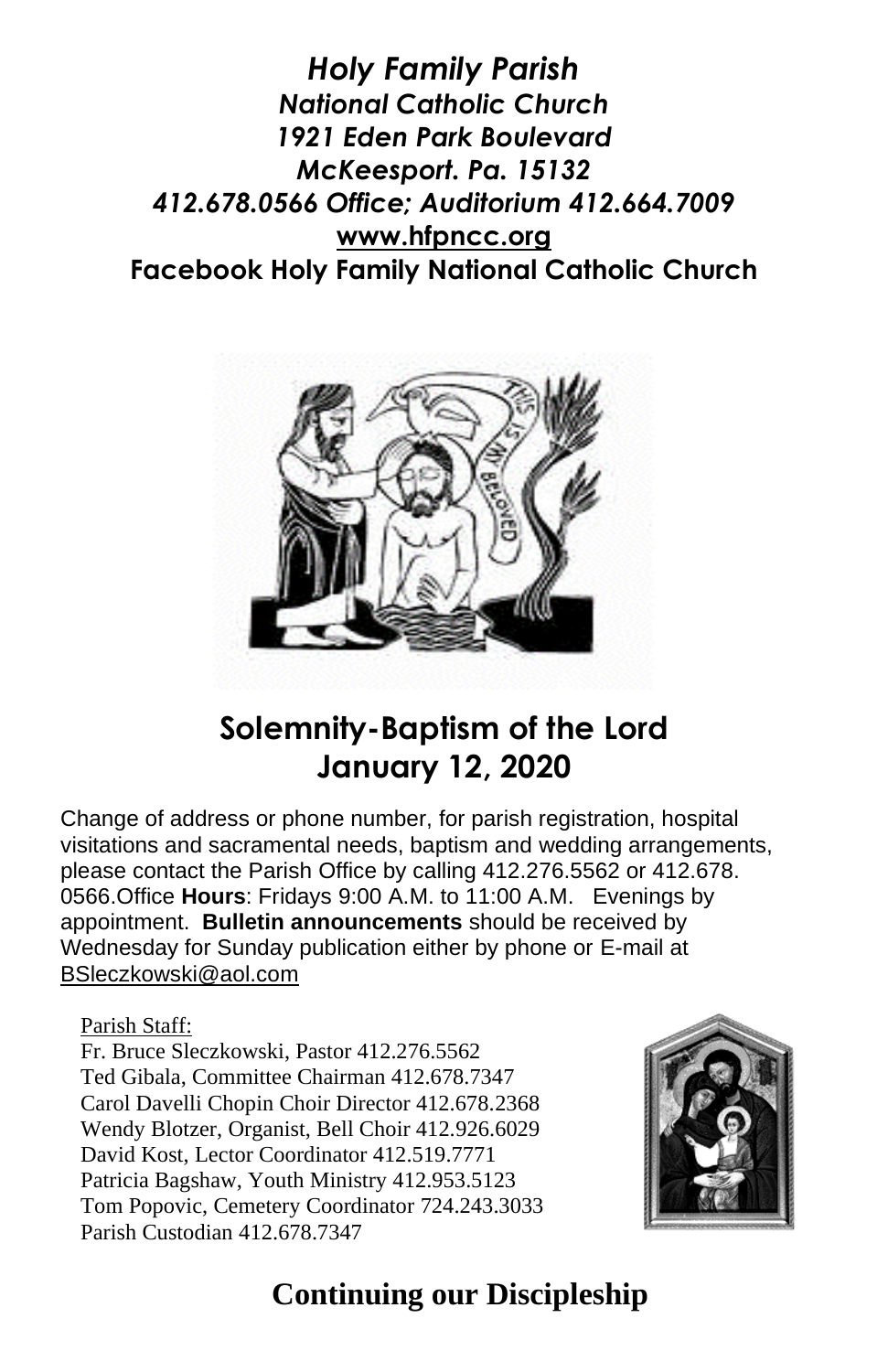| <b>BAPTISM OF THE LORD MASS LITURGY</b>                           |                                |  |
|-------------------------------------------------------------------|--------------------------------|--|
| <b>OPENING HYMN</b>                                               | <b>Bulletin</b>                |  |
| PENITENTIAL RITE                                                  | Page 66                        |  |
| <b>ENTRANCE HYMN</b>                                              | Matthew 3: 16-17; Psalm 72: 13 |  |
| C: After Jesus was baptized, He came up from the water and        |                                |  |
| behold the heavens were opened and He saw the Spirit of God       |                                |  |
| descending like a dove and coming upon Him. And a voice           |                                |  |
| came from the heavens saying, this is My Beloved Son with         |                                |  |
| Whom I am well pleased.                                           |                                |  |
| R: He shows pity to the needy and the poor and saves the lives of |                                |  |
| the poor.                                                         |                                |  |
| C: Glory be to the Father and to the Son and to the Holy Spirit.  |                                |  |
| R: As it was in the beginning, is now, and ever shall be, world   |                                |  |
| without end. Amen.                                                |                                |  |
| <b>KYRIE</b>                                                      | Page 67                        |  |
| <b>GLORIA</b>                                                     |                                |  |
| <b>OPENING PRAYER</b>                                             |                                |  |
| <b>LITURGY OF THE WORD</b>                                        |                                |  |
| <b>First Reading</b>                                              | Isaiah 42: 1-4; 6-7            |  |
| <b>Responsorial Psalm</b>                                         | Psalm 29                       |  |
| R: The Lord will bless his people with peace.                     |                                |  |
| <b>Second Reading</b>                                             | Acts of the Apostles 10: 34-38 |  |
| Gospel Acclamations.                                              | Mark 9: 6                      |  |
| L: Alleluia, Alleluia.                                            |                                |  |
| R: The heavens were opened, and the Father's voice was heard;     |                                |  |
| this is My beloved Son, hear Him.<br>R: Alleluia, Alleluia.       |                                |  |
| Gospel                                                            | Matthew 2: 13-15, 19-23        |  |
| <b>SACRAMENT OF THE WORD</b>                                      |                                |  |
| <b>LITURGY OF THE FAITHFUL</b>                                    |                                |  |
| <b>NICENE CREED</b>                                               | Page 71                        |  |
| <b>GENERAL INTERCESSION</b>                                       |                                |  |
| R: Lord, Hear our Prayer                                          |                                |  |
| <b>OFFERTORY</b>                                                  | Page 73                        |  |
| THE GREAT THANKSGIVING                                            |                                |  |
| <b>EUCHARISTIC PRAYER 3</b>                                       | Page 84                        |  |
| <b>COMMUNION</b>                                                  | Page 98                        |  |
| POST COMMUNION PRAYER                                             |                                |  |
| <b>CONCLUDING RITE</b>                                            |                                |  |
| <b>DISMISSAL BLESSING</b>                                         | Page 100                       |  |
| <b>CLOSING HYMN</b>                                               | <b>Bulletin</b>                |  |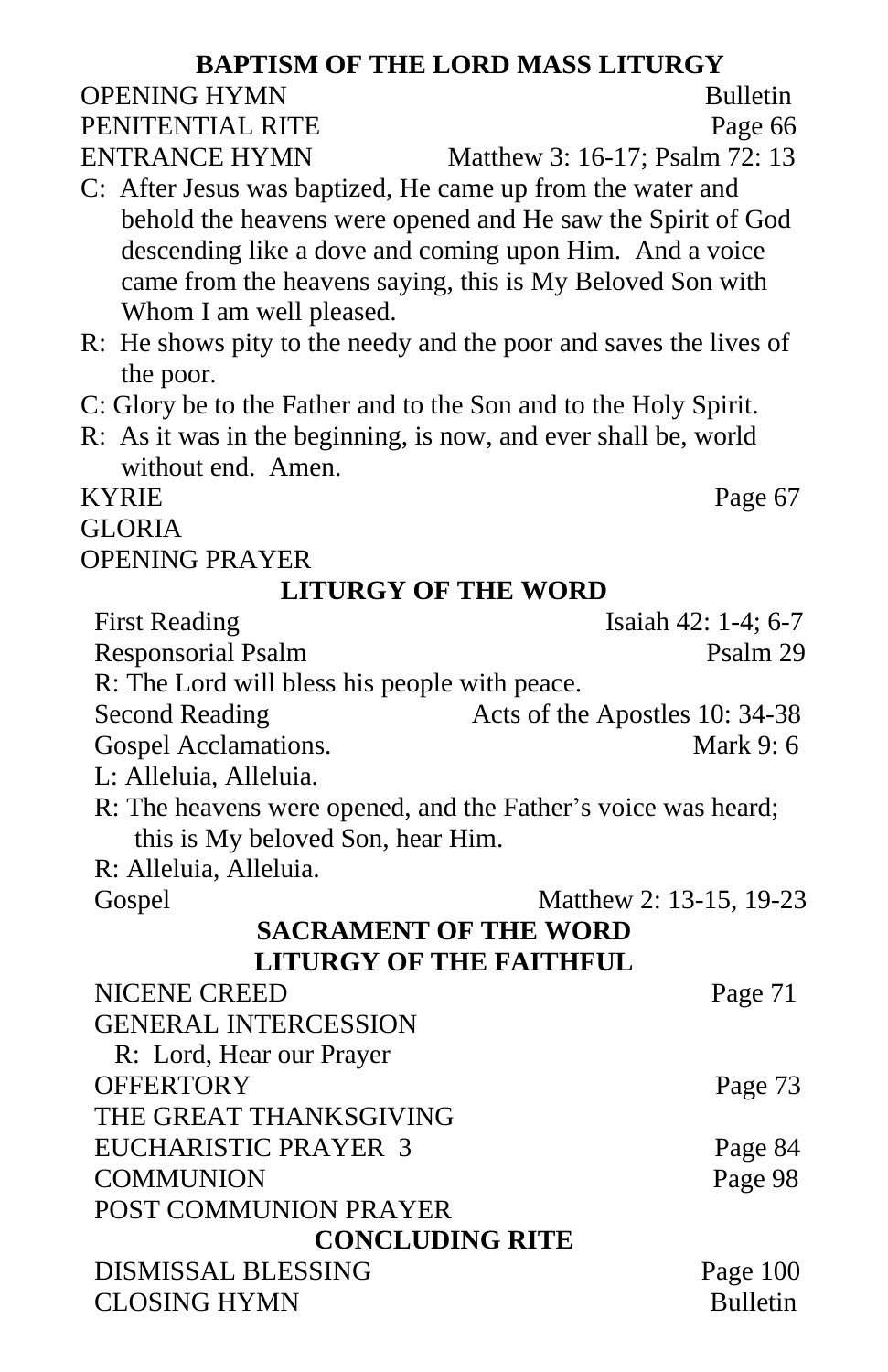#### **Opening Hymn: "On Jordan's Bank"** PNCC Hymnal # 20

On Jordan's bank the Baptist's cry announces that the Lord is nigh; awake and hearken, for he brings glad tidings of the King of kings. Then cleansed be every breast from sin; make straight the way for God within, and let each heart prepare a home where such a mighty Guest may come.

For thou art our salvation, Lord, our refuge and our great reward; without thy grace we waste away like flow'rs that wither and decay. To heal the sick, stretch out Thine hand and bid the fallen sinner stand; shine forth and let thy light restore earth's own true loveliness once more.



**Closing Hymn: "God's Blessing Sends Us Forth"** CC Hymnal 369

God's blessing sends us forth, strengthened for our task on earth. Refreshed in soul and renewed in mind may God with us remain Through us the Spirit reigns, that Christ be known to humankind.

God's news on spoken word, joyfully our hearts have heard; O may the seed of God's love now grow, may we in fruitful deeds Gladly serve others' need, that faith in action we may show.

We by one living bead as one body have been fed; So, we are one as we share this food, how gracious to behold, All people of onefold who ever seeks each other's good.

Grant in this age of space triumph of Your truth and grace; Lord, You alone are unchanging truth, bring us unto Your side; Preserve and ever guide, Your ancient Church in ageless youth.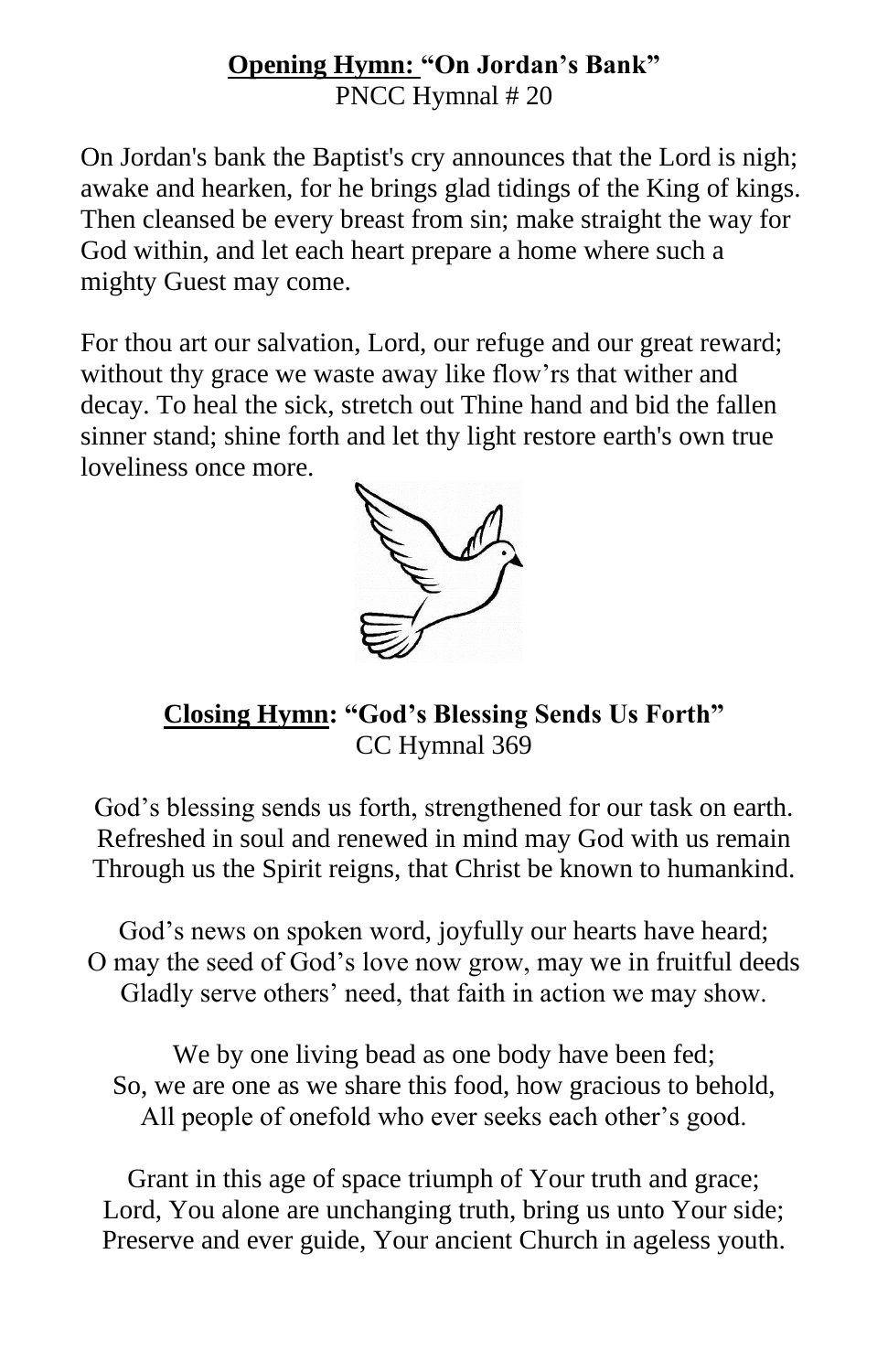## **This Week**

# **Sunday, January 12, 2020 Baptism of the Lord Installation of the 202 Parish Council Mission Collection**

| <b>Holy Mass</b>                                             | 9:00 A.M.         |
|--------------------------------------------------------------|-------------------|
| +Warren Albeck ( $2nd$ Ann.) Int. Henrietta Albeck & family; |                   |
| +Thomas Muse Int. Raymond & Barbara Kostovny                 |                   |
| <b>SOCL</b>                                                  | 10:15 A.M.        |
| <b>SAMBS</b> Meeting                                         | 10:15 A.M.        |
| <b>YMSR</b> Meeting                                          | 10:15 A.M.        |
| Fellowship Hour                                              | 10:15 A.M.        |
| <b>Holy Mass</b>                                             | 11:00 A.M.        |
| <b>Wednesday, January 15, 2020</b>                           |                   |
| <b>Bible Study</b>                                           | 6:00 P.M.         |
| Chopin Choir Rehearsal                                       | 7:00 P.M.         |
| Thursday, January 16, 2020                                   |                   |
| <b>Annunciation Bell Choir Rehearsal</b>                     | 6:30 P.M.         |
| <b>Parish Council Meeting</b>                                | 7:30 P.M.         |
| Sunday, January 19, 2020                                     | <b>Ordinary 2</b> |
| <b>Holy Mass</b>                                             | 9:00 A.M.         |
| + Agnes & +John Belkowski Int. Claudia LoBue; +Irene         |                   |
| Jugan Int. PNU District 5                                    |                   |
| <b>SOCL</b>                                                  | 10:15 A.M.        |
| Fellowship Hour                                              | 10:15 A.M.        |
| <b>Holy Mass</b>                                             | $11:00$ A.M.      |

### **Pierogi This Week**

We will be making cabbage this week freezing for future sales. There will be no sales to the public. Wednesday 3:00 P.M.; Thursday and Friday 9:00 A.M. Your help will be appreciated.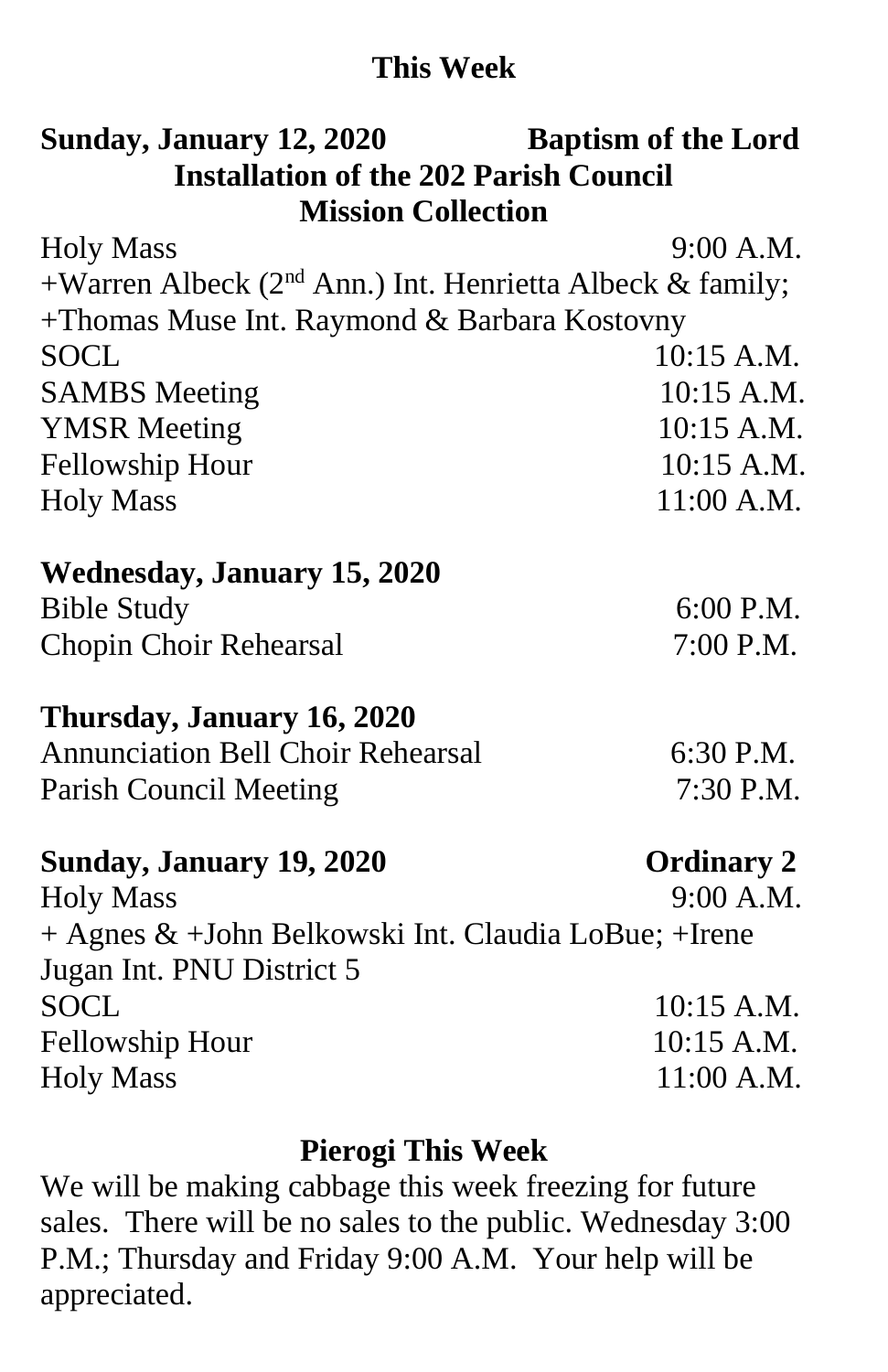#### **Mark Your Calendars-Future Pierogi Sales**

January 29, 30 preparation, sale January 31; Feb. 19, 20 preparation sale Feb. 21; March 11,12 preparation, sale March 13; April 1,2 preparation sale April 3; April 29, 30 preparation, sale May 1; May 13, 14 preparation sale May 15. Call Carol Burlikowski, coordinator with any questions @ 412.398.0162

#### **+20 K+M+B+20**

*Epiphany Visitations: Home Blessing for the New Year, please contact Fr. Bruce to plan arrangements. Blessed Charcoal, Incense, Chalk and Liturgy pamphlets are available in the parish narthex for self- home blessings.*

## **2020 Board of Directors**

**Chairman** Ted Gibala; **Vice Chairman** Donald Newcamp; **Financial Secretary** Terry Kleckner; **Recording Secretary** Janis Gibala; **Treasurer** Sharon Kish; **Board of Directors**: Frank Pociask, Delores Eagan, Janice Griffiths, Brian Stahurski, Dr. Edward Goralczyk, Helen Mulac, Carol Burlikowski, David Kost **Alternates:** Wendy Blotzer, Marcia Angel; **Auditors:** Marian Sleczkowski, Kathy Guy, Patricia Bagshaw; **Parish Tribunal:** Janet Korch, Bonita Zaucha, Richard DeLong.

#### **2020 Census**

The Department of Commerce is looking for people who would like to become Census workers. It is an extremely flexible temporary opportunity. Pay is \$23.50-\$26.00 per hr. For more information call James Rankin, recruiter @ 412.835.1527 or apply online 2020CENCUS.GOV/JOBS

*For those who would like to take their poinsettias home may do so after Mass. Please leave the plastic dishes. Thank you for your Christmas Flowers support.*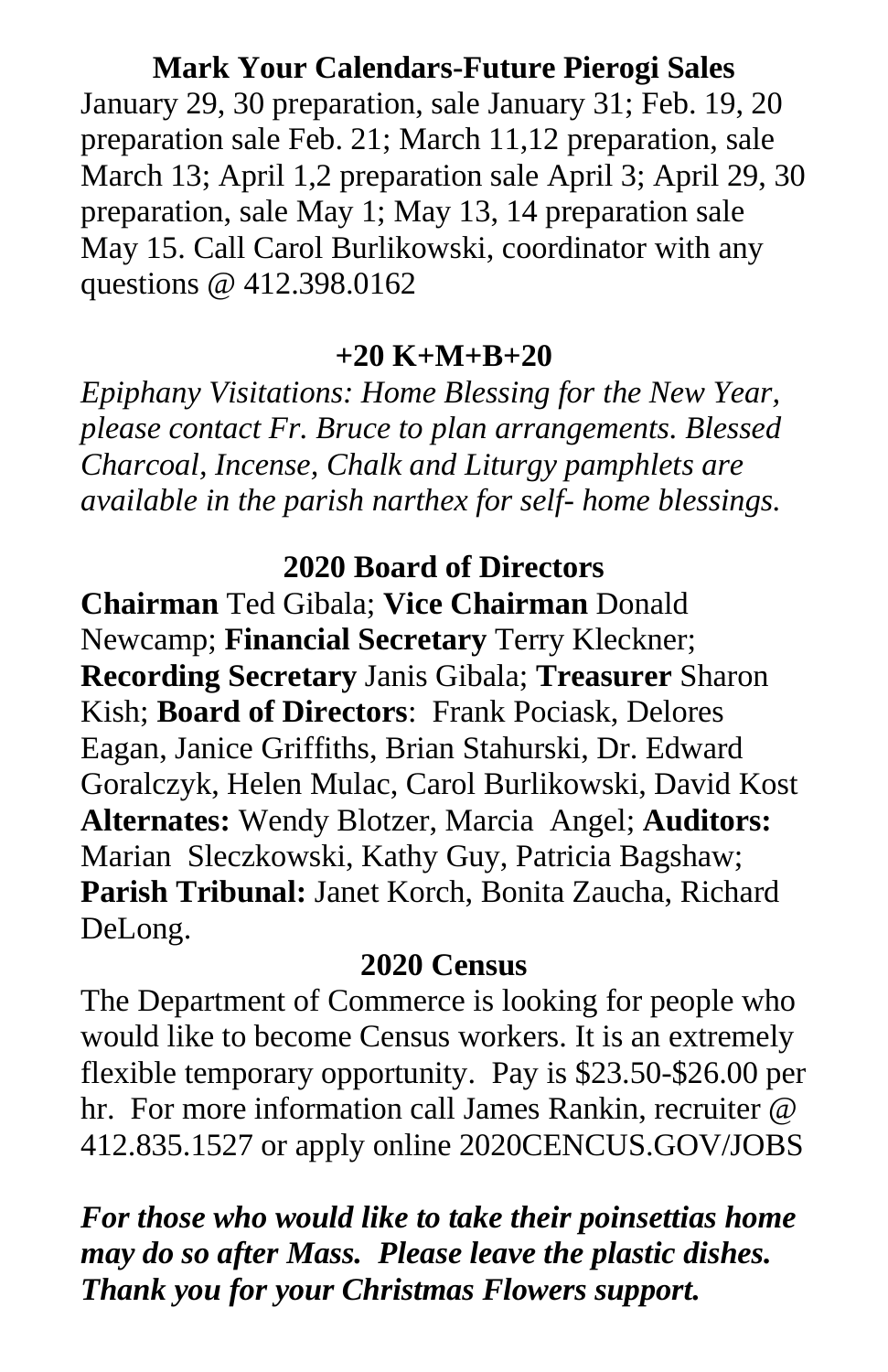## **Today's Sunday Ministry**

**9:00 A.M. 11:00 A.M.** Greeter: M. Sleczkowski A. Fioravanti Lectors: Youth Team B. Zaucha Ushers: J. J. Parknavy & L. Ruozzi J. Wagner

# **Next Sunday Ministries**

| 9:00 A.M.                    | $11:00$ A.M.  |
|------------------------------|---------------|
| Greeter: C. Trumpe           | A. Fioravanti |
| Lectors: Yellow Team         | B. Zaucha     |
| Ushers: T. Gibala $&$ L. Guy | J. Wagner     |

#### **Winter Clothes-less Clothes Drive**

It was decided to have a clothes-less clothes drive giving the proceeds to McKeesport charities, the Intersection and Salvation Army where they can use the money for what they need. Located in the back of the Church are boxes designated for financial donations. All checks are to be made out to the Holy Family YMSR Branch 70. Our clothes-less clothes drive will be ending January 20<sup>th</sup>. Your donations will be greatly appreciated.

#### **JOHN JESUS JORDAN** E. D. T N. v  $\circ$ T É A c **BAPTISM DEMANDS FITTING** J. s  $\mathbf{I}$ D R  $\circ$ F A R A **WATER HEAVENS SPIRIT** Ù D R. o. T.  $\mathbf{I}$ R N T. s. **DOVE VOICE** SON T  $\mathbf{T}$ P Ë. š. E. W. s. A Å T. Þ. T. A D s. c s. D W Ē. E. T U. R s. D A W N  $\circ$  $\mathbf{r}$ Ä  $\blacksquare$ N N  $\circ$ s. N H. T v M G o. ď. Е M  $\circ$  $\circ$ T  $\circ$ H. Ë. R E. J. E J Ë N E H Ė. Ď E. s A E

# **Baptism of the Lord Word Search**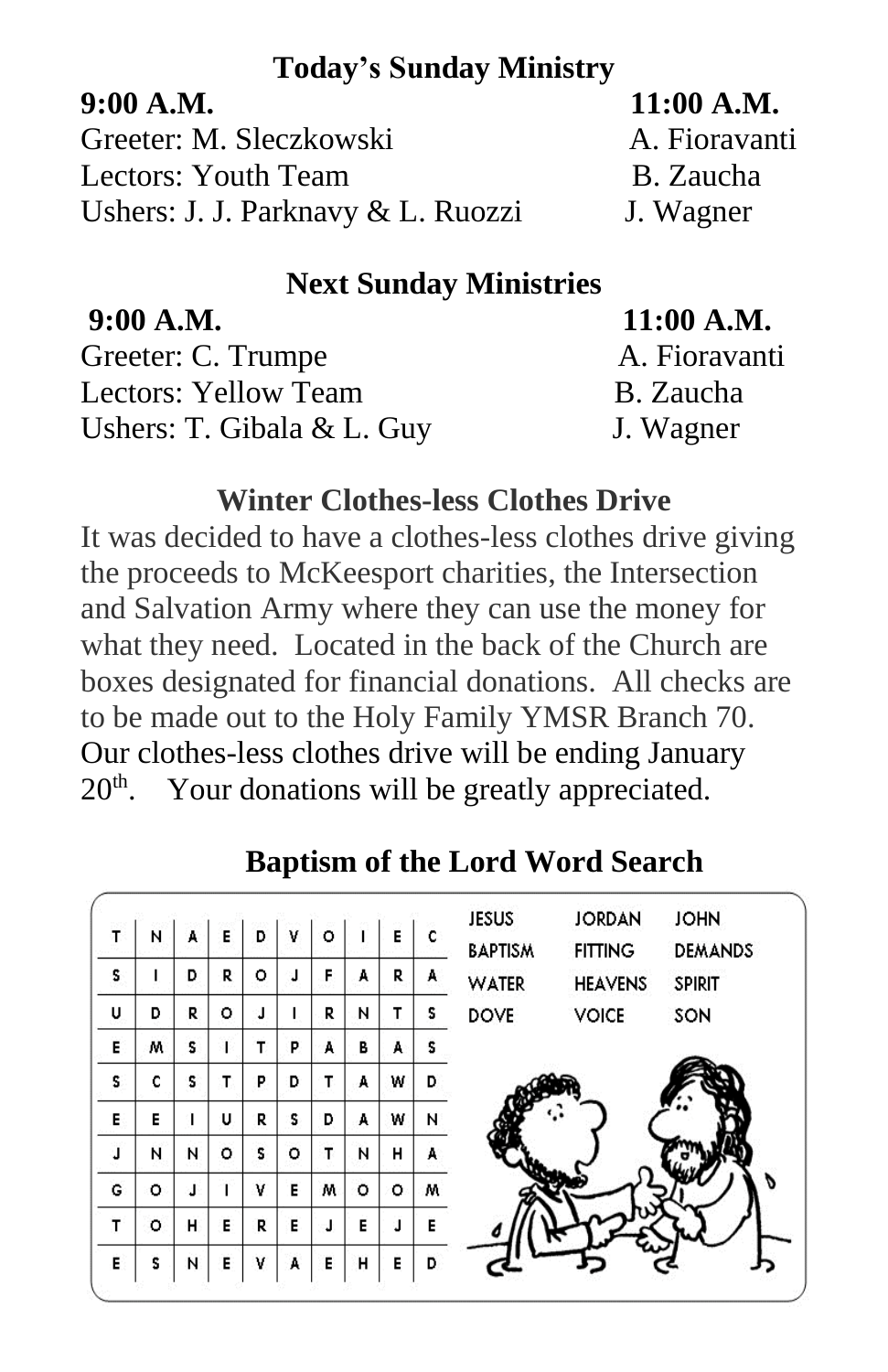*Since last Sunday the attendance was down, below is the January reprint of the Future Directions reflections for 2020.*

# **DISCIPLESHIP 2020**

Monthly messages focused on the lives and messages of Jesus will be presented. Each month, a scripture passage, and questions for reflection - all related to biblical discipleship. A short video will be presented on our Facebook page each month.

# **January -John the Baptist**

Scripture for Reflection

Matthew 3:1-17; John 1:15-36; 3:22-30

Questions for Reflection: John the Baptist called others to repent and prepare for the Lord Jesus.

How can you, as a disciple, help others take their relationship with our Lord more seriously?

Name a few important "discipleship qualities" that John the Baptist demonstrates?

Which one would you personally like to better emulate? How can you begin to practically do so in your daily life?

# **Polish National Union News**

The annual meeting of PNU Branch 132 will be held Sunday, January  $26<sup>th</sup>$  after the 9:00 A.M. Mass. During the meeting, elections will take place. All Spojnia Branch 132 members are encouraged to attend.

The quarterly meeting for PNU District 5 scheduled for January is going to be a teleconference meeting on Sunday, January 19, 2019 beginning promptly at 7:00pm. For more information contact Marian Sleczkowski for teleconference phone number.

*Last Sunday for 2019 Envelopes to be included in the 2019 Fair Share total stewardship will be January 26th*